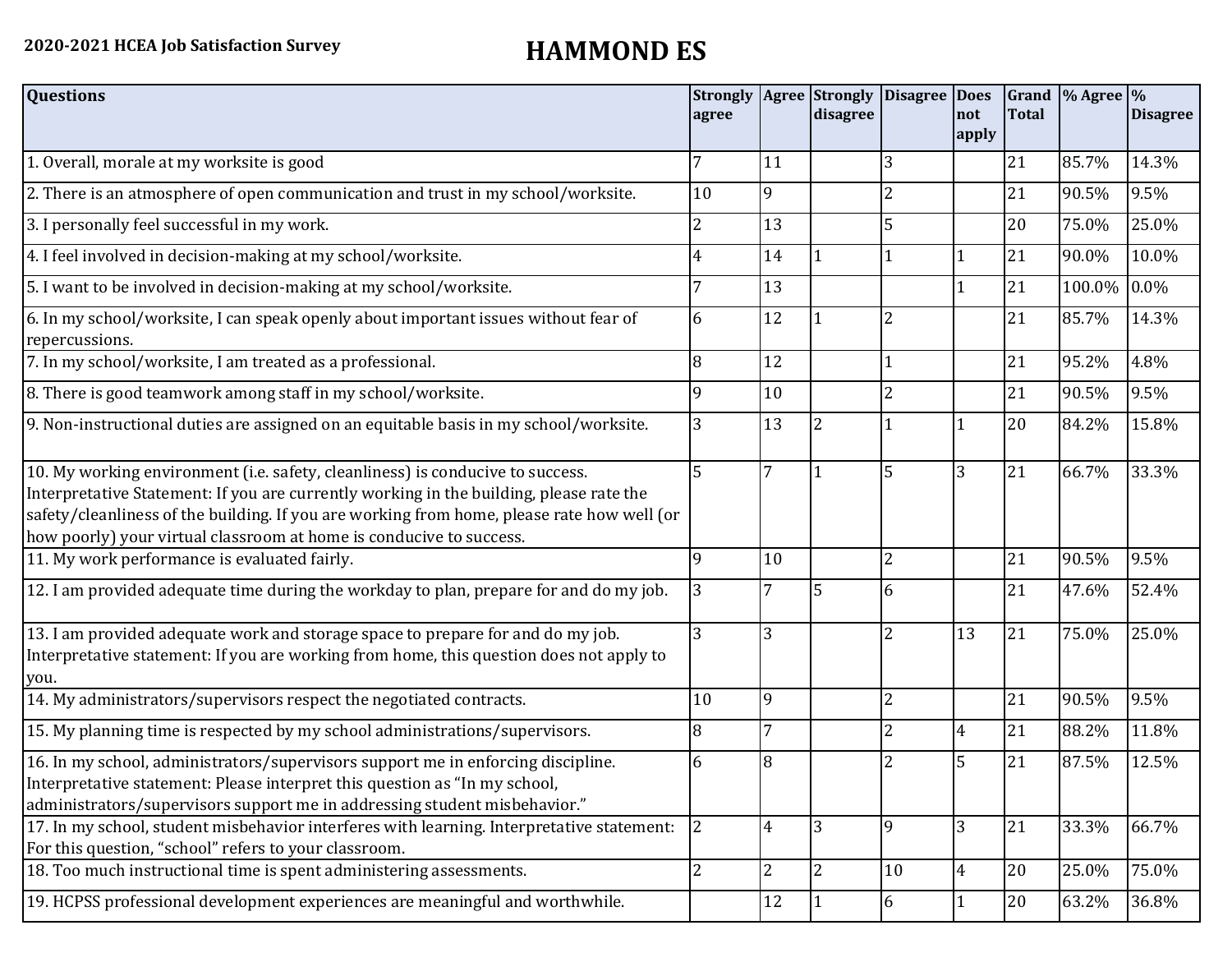| 20. Increased workload has contributed to a decline in my morale.                                                                                          |                | 8              | 3              | 3              |   | 21 | 71.4%  | 28.6%   |
|------------------------------------------------------------------------------------------------------------------------------------------------------------|----------------|----------------|----------------|----------------|---|----|--------|---------|
| 21. I am paid fairly.                                                                                                                                      |                | 6              | 5              | 9              |   | 21 | 33.3%  | 66.7%   |
| 22. I have confidence in the leadership exhibited by the HCPSS Superintendent.                                                                             |                | 12             |                | 6              |   | 21 | 66.7%  | 33.3%   |
| 23. I have confidence in the leadership exhibited by the Howard County Board of<br>Education.                                                              |                | 11             | $\overline{2}$ | 8              |   | 21 | 52.4%  | 47.6%   |
| 24. I have confidence in the leadership exhibited by the Howard County Education<br>Association (HCEA).                                                    | 10             | 11             |                |                |   | 21 | 100.0% | $0.0\%$ |
| 25. I feel that HCPSS offers me the possibility of advancing professionally in the field of<br>education.                                                  | 4              | 13             |                | 3              |   | 21 | 85.0%  | 15.0%   |
| 26. In my position, I receive appropriate and adequate support and training.                                                                               | 3              | 15             |                | 3              |   | 21 | 85.7%  | 14.3%   |
| 27. During this current school year, I have experienced harassing behavior from<br>colleagues.                                                             |                | 1              | 16             | 4              |   | 21 | 4.8%   | 95.2%   |
| 28. During this current school year, I have experienced harassing behavior from<br>administrators/supervisors.                                             |                |                | 17             | 4              |   | 21 | 0.0%   | 100.0%  |
| 29. During this current school year, I have experienced harassing behavior from parents.                                                                   |                | 7              |                | 5              | 2 | 21 | 36.8%  | 63.2%   |
| 30. At my school I spend most of my PIP time on non-instructional activities.                                                                              |                | 3              | $\overline{2}$ | 8              | 6 | 20 | 28.6%  | 71.4%   |
| 31. At my school our administrator includes time during PIP for teacher-initiated<br>collaboration.                                                        |                | 10             |                |                | 6 | 21 | 86.7%  | 13.3%   |
| 32. In my school, I spend too much time in meetings.                                                                                                       | 6              | 6              | $\overline{2}$ | $\overline{4}$ | 3 | 21 | 66.7%  | 33.3%   |
| 33. In my school, there is adequate support for special education students.                                                                                |                | 9              | $\overline{2}$ | 8              |   | 21 | 52.4%  | 47.6%   |
| 34. My administrator/supervisor provides people working from home with flexibility in<br>their workday.                                                    | 3              | 14             | $\overline{2}$ | $\overline{2}$ |   | 21 | 81.0%  | 19.0%   |
| 35. My administrator/supervisor has reasonable expectations of workload for staff while<br>in virtual learning.                                            |                | 9              | $\overline{2}$ | 3              |   | 21 | 76.2%  | 23.8%   |
| 36. Students have adequate technology and tools (hardware/software/connectivity) to<br>participate in virtual learning.                                    |                | 15             |                | $\overline{4}$ |   | 21 | 76.2%  | 23.8%   |
| 37. Staff have adequate technology hardware (e.g. computers, document cameras, other<br>technology hardware) to meet the requirements of virtual learning. | $\overline{2}$ | 12             | 4              | 3              |   | 21 | 66.7%  | 33.3%   |
| 38. HCPSS has provided the software I need to do my job and collaborate with colleagues.                                                                   | <sup>2</sup>   | 15             |                | 3              |   | 21 | 81.0%  | 19.0%   |
| 39. The software and online services provided by HCPSS to do my job are difficult and/or $\sqrt{2}$<br>time-consuming to use.                              |                | $\overline{8}$ | $\overline{2}$ | 9              |   | 21 | 47.6%  | 52.4%   |
| 40. In my class, I feel that students are engaged in virtual learning                                                                                      |                | 13             |                | 7              | 1 | 21 | 65.0%  | 35.0%   |
|                                                                                                                                                            |                |                |                |                |   |    |        |         |